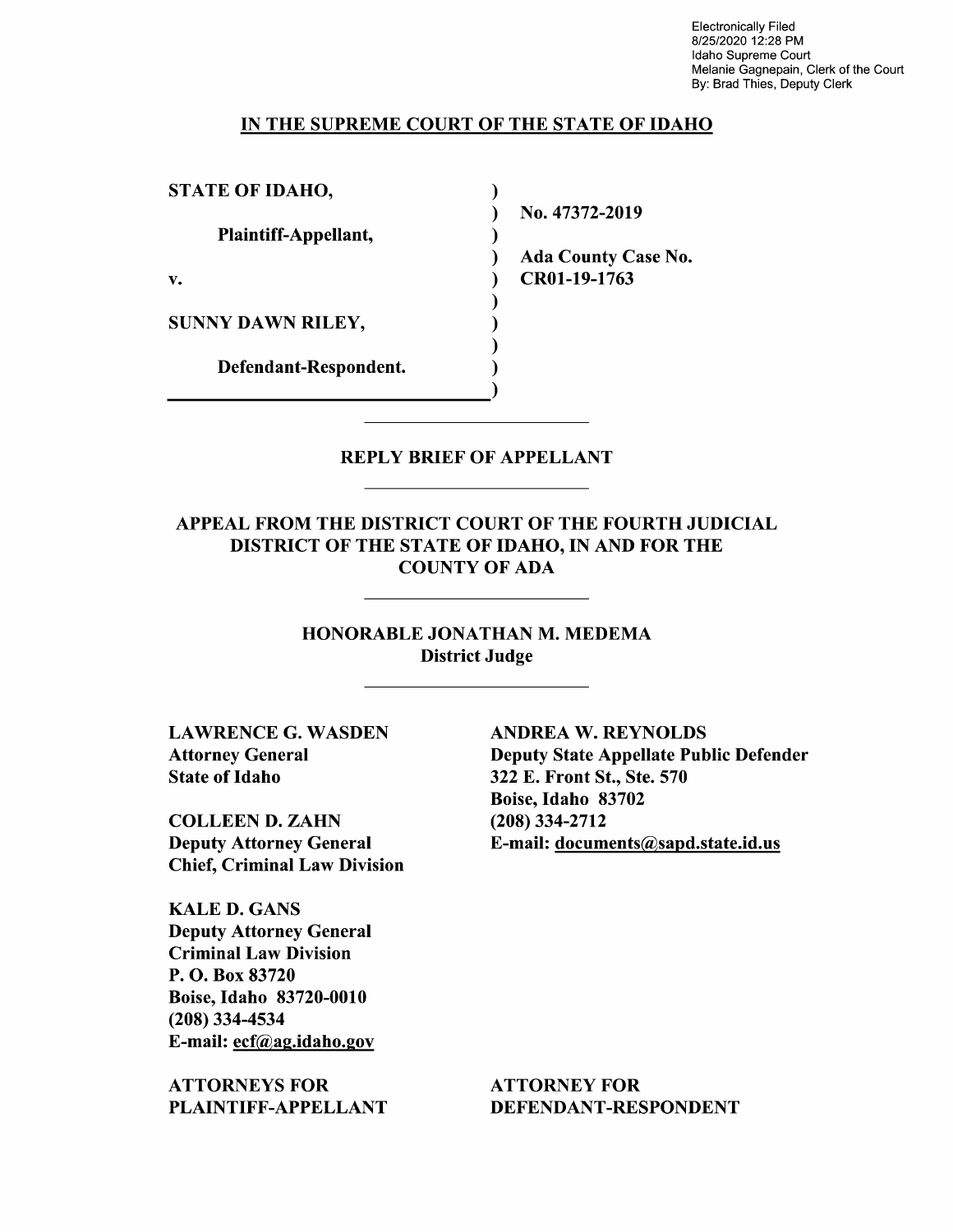# TABLE OF CONTENTS

| A.              |                                                                                                                   |  |
|-----------------|-------------------------------------------------------------------------------------------------------------------|--|
| <b>B.</b>       | The District Court's Factual Finding Regarding The Length<br>Of The Officer Conversation Is Clearly Erroneous And |  |
| $\mathcal{C}$ . | The District Court Erred When It Found Officer Kingland                                                           |  |
|                 |                                                                                                                   |  |
|                 |                                                                                                                   |  |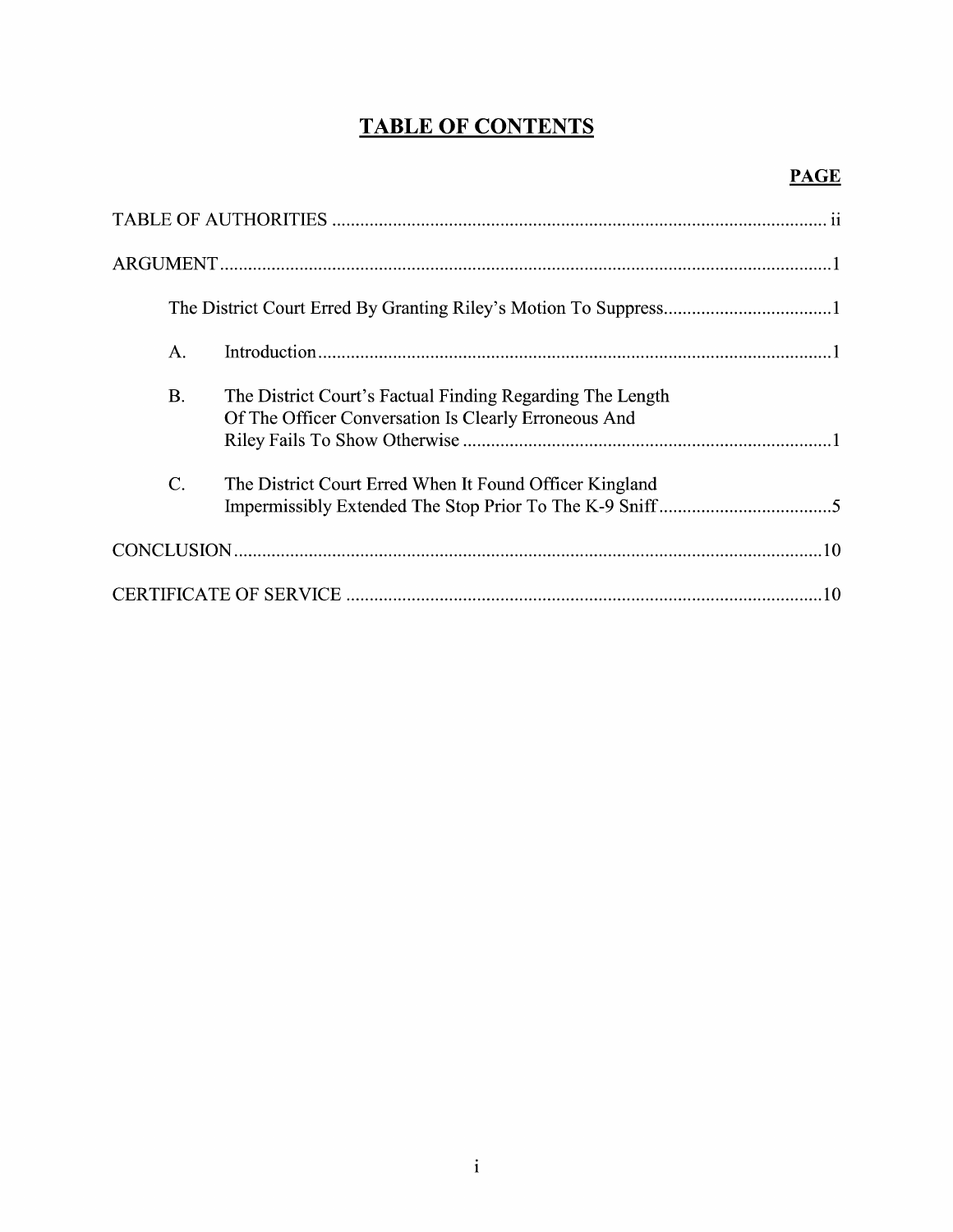# TABLE OF AUTHORITIES

| <b>CASES</b> | <b>PAGE</b> |
|--------------|-------------|
|              |             |
|              |             |
|              |             |
|              |             |
|              |             |
|              |             |
|              |             |
|              |             |
|              |             |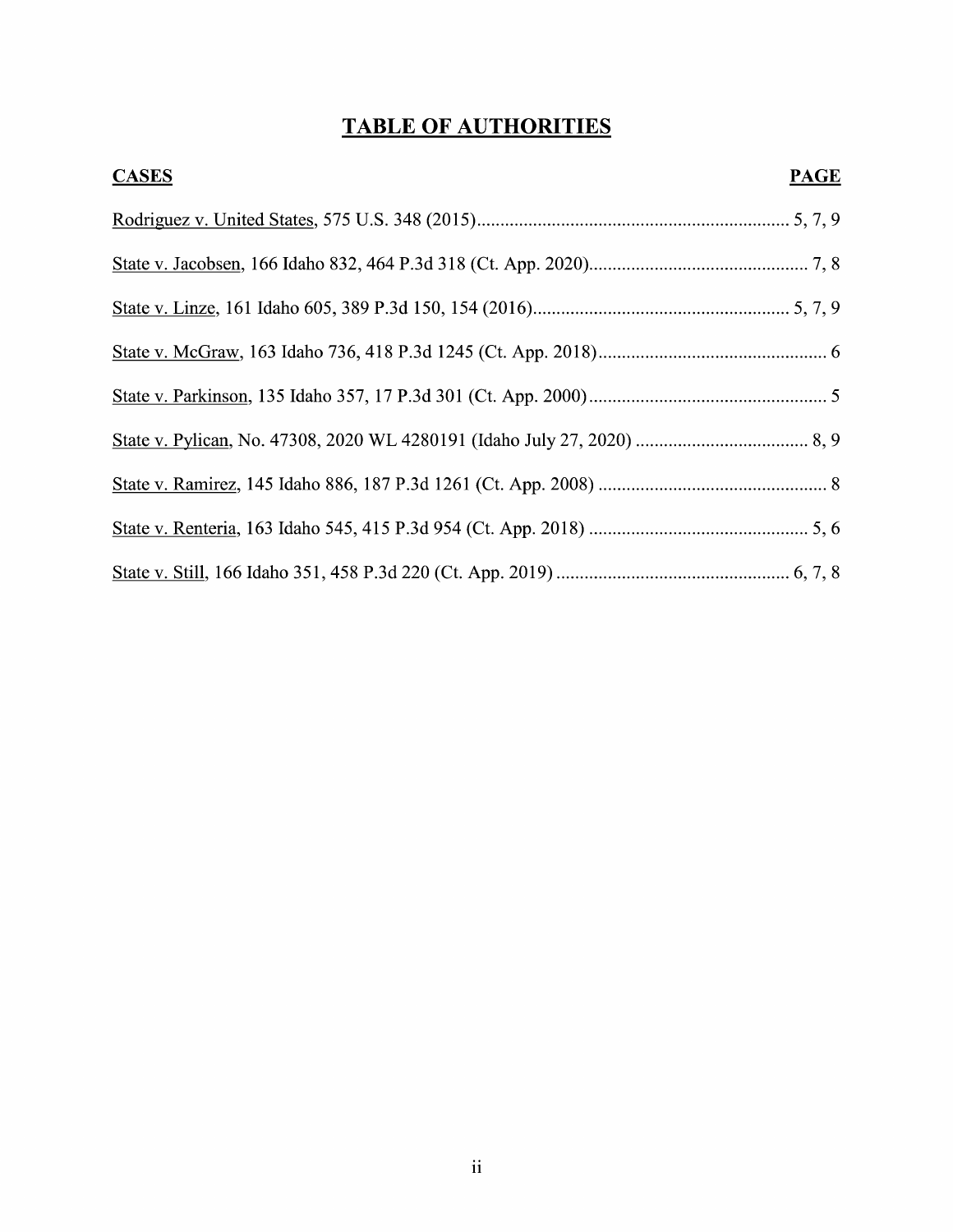#### ARGUMENT

#### The District Court Erred By Granting Riley's Motion To Suppress

#### A. Introduction

The district court erroneously granted Riley's motion to suppress evidence for two reasons: it clearly erred when it found it could "only guess" the length 0f the conversation between Officers Kingland and Miles (R., p.82); and it incorrectly determined that, under applicable precedent, the traffic stop was unlawfully extended by that conversation and by Officer Kingland's questions to Riley about potential drug use (R., pp.83-84). This reply is necessary to respond to a few arguments in Riley's Respondent's brief.<sup>1</sup>

## B. The District Court's Factual Finding Regarding The Length Of The Officer Conversation Is Clearly Erroneous And Riley Fails To Show Otherwise

The district court concluded it could "only guess" how long the conversation between Officers Kingland and Miles lasted. (R., p.82.) This was clear error. By watching Kingland's on-body Video, and Miles's on-body Video, one can plainly see that conversation lasted n0 more than 20 seconds. This Court simply needs to watch those videos to see that.

Riley disagrees, arguing that "The conversation between Officer Kingland and Officers Miles and Ellison can be neither seen nor heard on any of the recordings." (Respondent's brief, p.7.) This is only half-correct, insofar as the state admitted (and nobody disputes) that the conversation cannot be heard on the muted recordings.

 $<sup>1</sup>$  The state does not concede any issues addressed in the Respondent's brief but not addressed</sup> herein.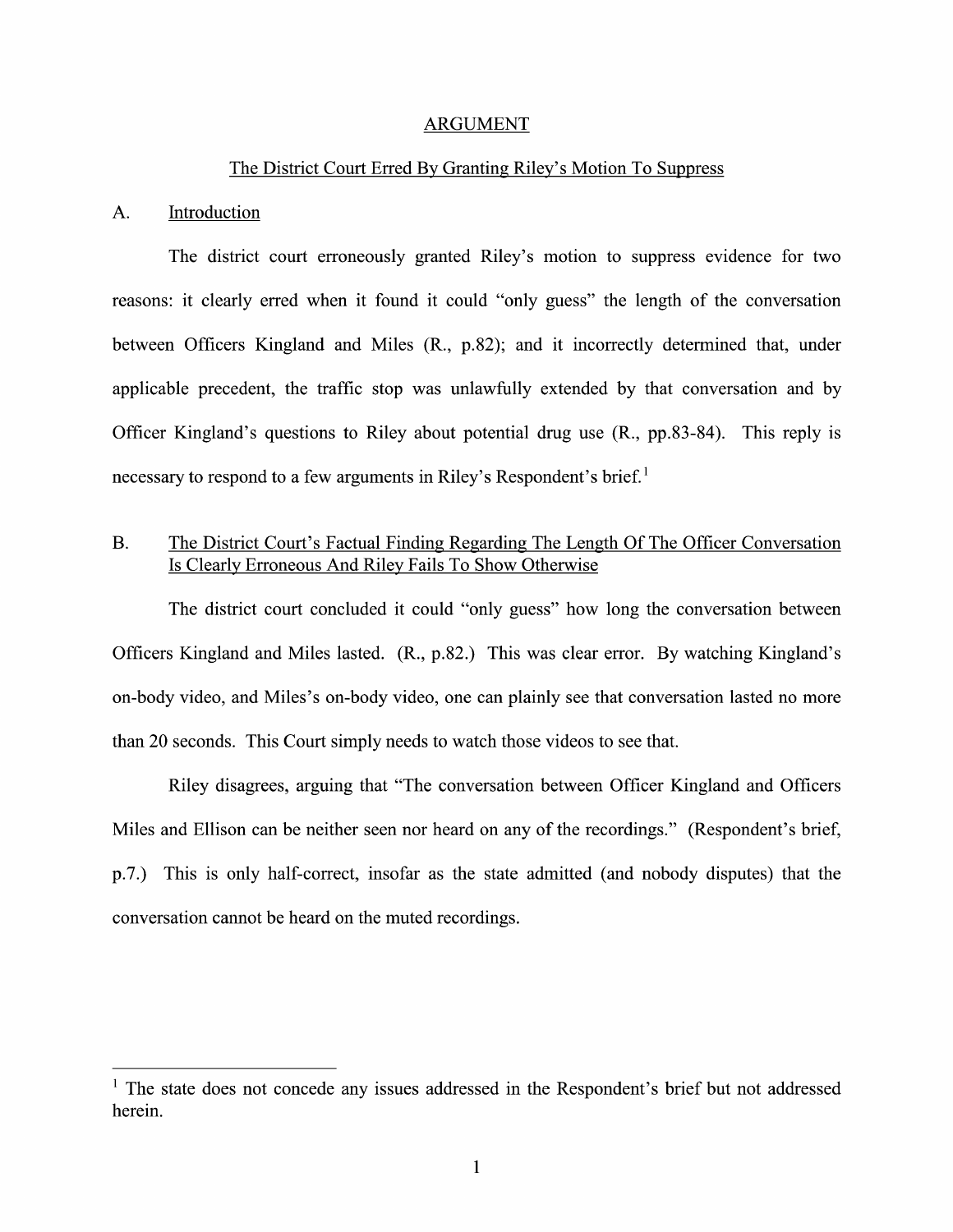However, the officer conversation can be *seen* on Officer Kingland's and Officer Miles's on-body Video, as explained in detail in the state's opening briefing. Riley's arguments otherwise depend 0n her own description of the officers' Videos, and What she says they show. (Respondent's brief, pp.7—8.) But her play-by-play 0f the Videos omits Vital facts 0r otherwise misstates their contents. In particular, Riley's conclusion that there was n0 evidence showing the length of the officer conversation depends on her incorrect depiction of the Kingland and Miles videos. Her arguments, and those two videos, will be addressed in turn.

Before that, a bit of housekeeping. Riley twice claims that "the State refers to the conversation as one between Officer Kingland and Officer Miles, but the district court referred t0 it repeatedly as conversation between Officer Kingland and 'the responding officers"'—that is, a conversation "between Officer Kingland and Officer Miles and Ellison." (Respondent's brief, p.5, n.1; p.8.)

As a factual matter, this is incorrect. The state and the district court both referred to the officer conversation in varying ways. Sometimes the district court referred t0 it as conversation between the three officers (see id.); sometimes the district court referred to it as Officer Kingland "[having] this brief conversation with Officer Miles"  $(Tr, p.37, Ls.20-22)$ . Likewise, the state sometimes referred to the "conversation between Officers Kingland and Miles," and sometimes referred to "the conversation between [Kingland] and Officers Miles and Ellison." (Appellant's brief, pp.8, 10.)

In any event, this a distinction without a difference. To be clear, the district court and the state are both talking about the exact same conversation here: "When [Officers Miles and Ellison] arrived," and Officer Kingland "had a brief conversation with them." (R., p.104.) And whether it is labeled as a conversation between two officers (with Officer Ellison standing nearby), or as a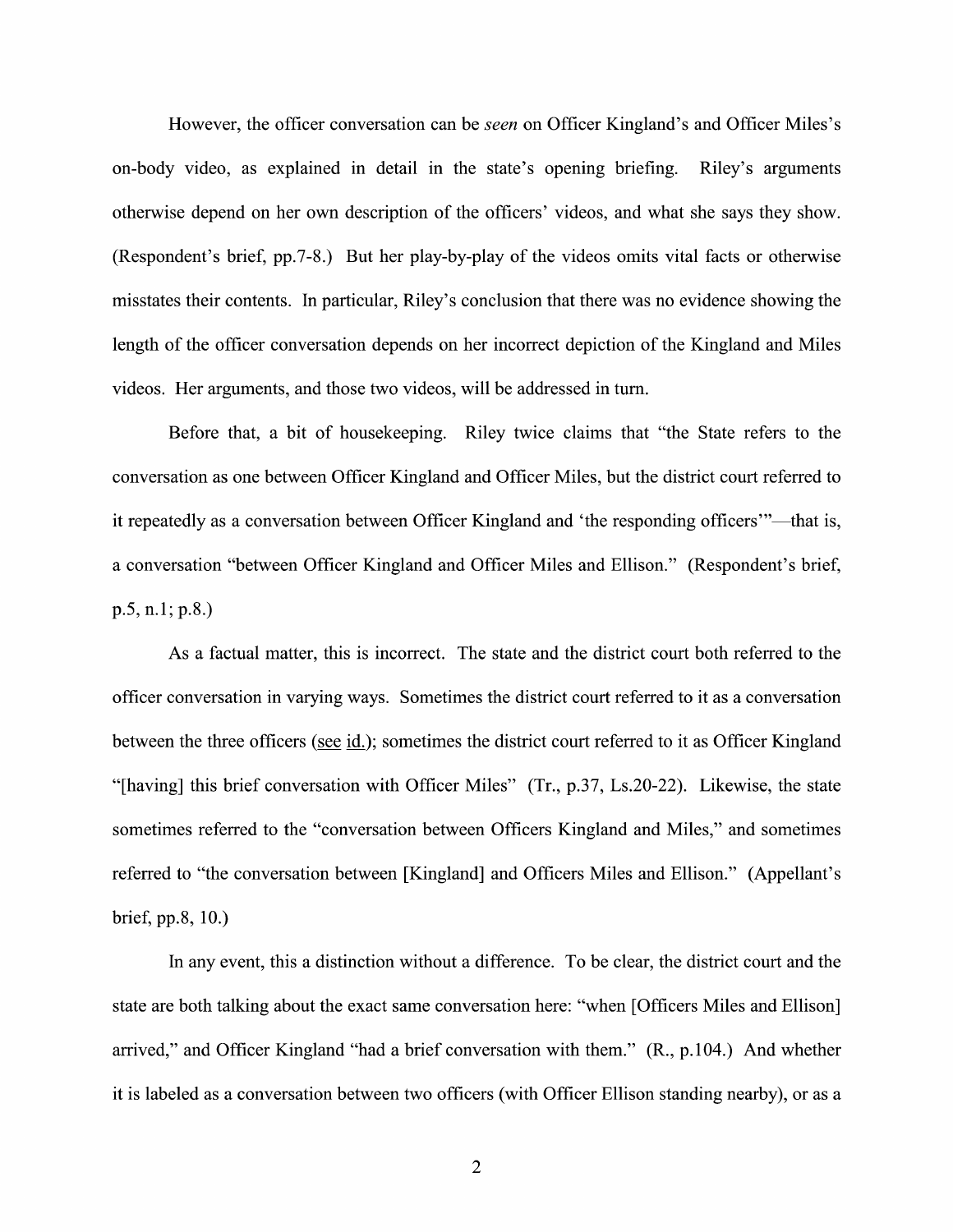conversation between all three officers, simply makes no difference. The crucial issue is the length of that conversation, not what we call it.

Turning to Officer Kingland's video, Riley describes it as follows:

Officer Kingland's on—body Video recording reflects that he questioned Ms. Riley, then returned to his patrol car, and turned his audio off. (State's Ex. 4 at  $05:36$ .) He remained in his patrol car until the recording ends. (State's Ex. 4 at 05:36-16:08.) During the period of time that Officer Kingland was in his patrol car, the video shows the officer's computer screen, the steering wheel, the officer's hand, his pen, his citation book, and his cell phone.  $(Id.)$  There is no indication when Officer Kingland conversed With Officers Miles and Ellison, and thus n0 indication how long that conversation lasted. (See id.)

(Respondent's brief, p.7.)

This summary of Kingland's video is incorrect. First, the video does not simply show "the steering Wheel, the officer's hand, his pen, his citation book, and his cell phone." (Id.) This ultra-dry, nouns-only accounting omits the most important part: what the officer was *doing*. It thus leaves out the critical sequence where Kingland was writing the citation (Kingland OBV, 05:50-6:50); but then stopped writing for approximately 20 seconds (Kingland OBV,  $06:50-$ 07:10); then began writing again (Kingland OBV,  $07:11-16:07$ ).

Why does this matter? Because Officer Kingland testified that he "stopped writing" the citation during the conversation with Officer Miles. (Tr., p.25, L.22 – p.26, L.1.) And if you synchronize the videos by UTC timestamp, the 20-second interval where Kingland stops writing corresponds exactly with Miles's Video showing their conversation. (Kingland OBV, 06:50-  $07:10$ ; Miles OBV,  $00:10-00:30$ .) Beyond that, Officer Miles's and Ellison's videos show no other pre-alert conversations with Officer Kingland. (Miles OBV, 00:31-09:24; Ellison OBV, 00:01-05:32.)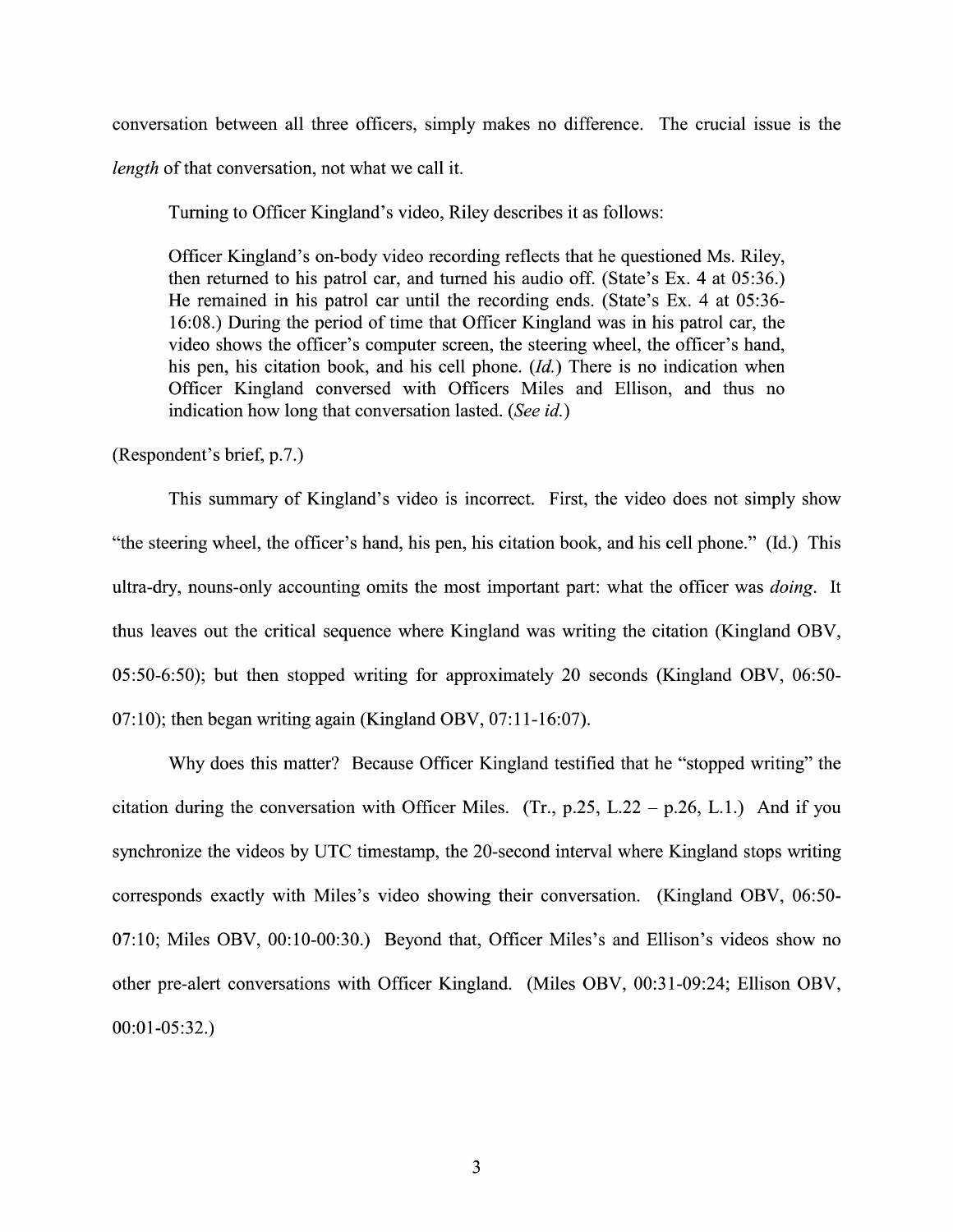Thus, far from giving "no indication When Officer Kingland conversed With Officers Miles and Ellison" (Respondent's brief, p.7), Officer Kingland's Video gives every indication of the only point in time where the officer conversation *could have* occurred. More importantly, Kingland's video shows it lasted approximately 20 seconds. As such, the district court clearly erred in finding otherwise.

Riley's summary 0f Officer Miles's Video also misses the mark. She states that,

Officer Miles's on-body Video recording begins With Officer Miles in his patrol car, approximately 15 seconds before arriving 0n scene. (State's EX. 1, at 00:00- 00:17.) Officer Miles arrives on scene, exits his patrol car, shuts the door, and approaches a parked patrol car. (State's Ex. 1 at  $00:17-00:19$ .) The video shows the ground—neither Officer Kingland nor anyone else can be seen, and there is no audio initially. (State's Ex. 1 at  $00:19-00:32$ .) The audio commences at the 30second mark, but the conversation between Officer Kingland and Officer Miles and Ellison can be neither seen nor heard. (See id.) Officer Miles walks away from the patrol car, approaches Ms. Riley's car, identifies himself, and begins questioning Ms. Riley approximately 32 seconds into the recording. (State's EX. at 00:32.)

(Respondent's brief, p.8.)

This is rife with errors. Riley claims that "[t]he video shows the ground—neither Officer Kingland nor anyone else can be seen." (Id.) Not so. Cue up the 16-second mark of Officer Miles's Video and you Will see Officer Kingland in the flesh, sitting in his car. (Miles OBV, 00:16.) Riley claims that "the conversation between Officer Kingland and Officer Miles" cannot be "seen nor heard." (Respondent's brief, p.8 (emphasis added).) Wrong again. To see the conversation between Officer Miles and Kingland begin, 100k again at the 16-second mark. N0 audio (0r lip reader) is necessary; you can see when Officer Kingland looks directly at Officer Miles and starts talking to him. (Miles OBV, 00:16.) Finally, Riley ignores the significance of this fact: "Officer Miles walks away from the patrol car  $\dots$  approximately 32 seconds into the recording." (Respondent's brief, p.8.) If the conversation begins around the 16-second mark,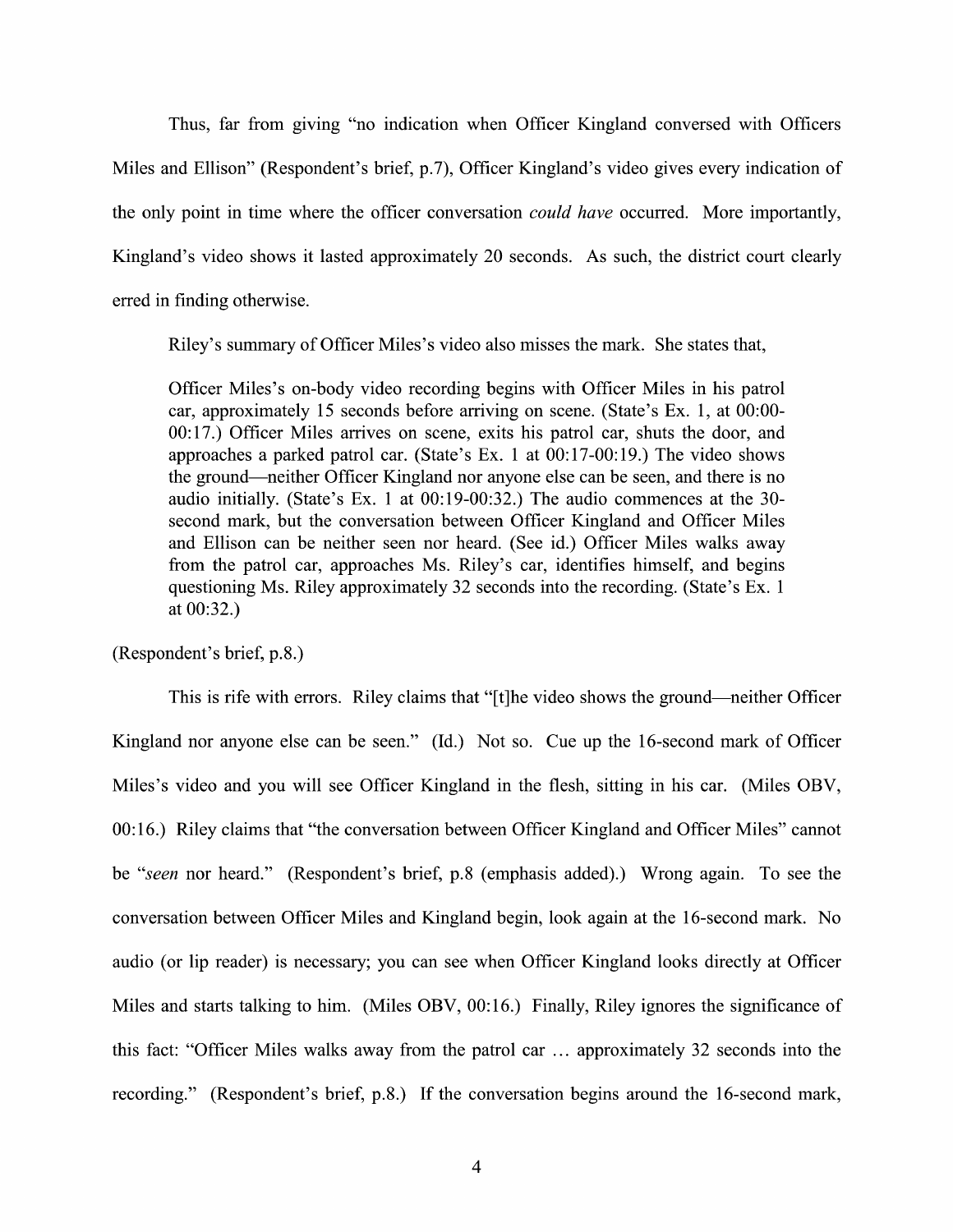and Officer Miles walks away approximately 32 seconds later, the conversation necessarily lasted no more than 20 seconds. And because the Videos are all synchronized by timestamp, we can verify that during those 20 seconds Officer Kingland stopped writing the citation—exactly as he said. (Kingland OBV, 06:50-07:10; Miles OBV, 00:10-00:30.)

Thus, Riley's conclusion—that the officer conversation cannot be seen 0n the recordings—is incorrect. A careful review of the videos shows exactly where the conversation took place, shows it lasted no longer than 20 seconds, and shows the district court clearly erred in concluding otherwise. This Court simply needs to watch the videos to see that this is so.

## C. The District Court Erred When It Found Officer Kingland Impermissiblv Extended The Stop Prior To The K-9 Sniff

The district court found two pre-alert points at which Officer Kingland "measurably extended the duration of Ms. Riley's seizure" by engaging in conversations "not related to the purpose 0f the traffic stop." (R., p.84.) The first point was when Officer Kingland asked Riley "questions about items in her car." (R., p.84.) As explained in the opening briefing, the questions to Riley did not extend the stop because "brief, general questioning" "unrelated to the subject matter" of a traffic stop does not extend the stop. State v. Parkinson, 135 Idaho 357, 363, 17 P.3d 301, 307 (Ct. App. 2000). Moreover, it is settled law that even if an officer's actions exceed the scope of the stop, such actions are proper if they occur *concurrently* with legitimate traffic stop activity. Rodriguez v. United States, 575 U.S. 348, 357 (2015); State v. Renteria, 163 Idaho 545, 549, <sup>415</sup> P.3d 954, <sup>958</sup> (Ct. App. 2018); State V. Linze, <sup>161</sup> Idaho 605, 609, <sup>389</sup> P.3d 150, 154, n.1 (2016). That's What happened here. Even if the officer's questions were outside the scope 0f the stop, they occurred While the officer simultaneously completed an action related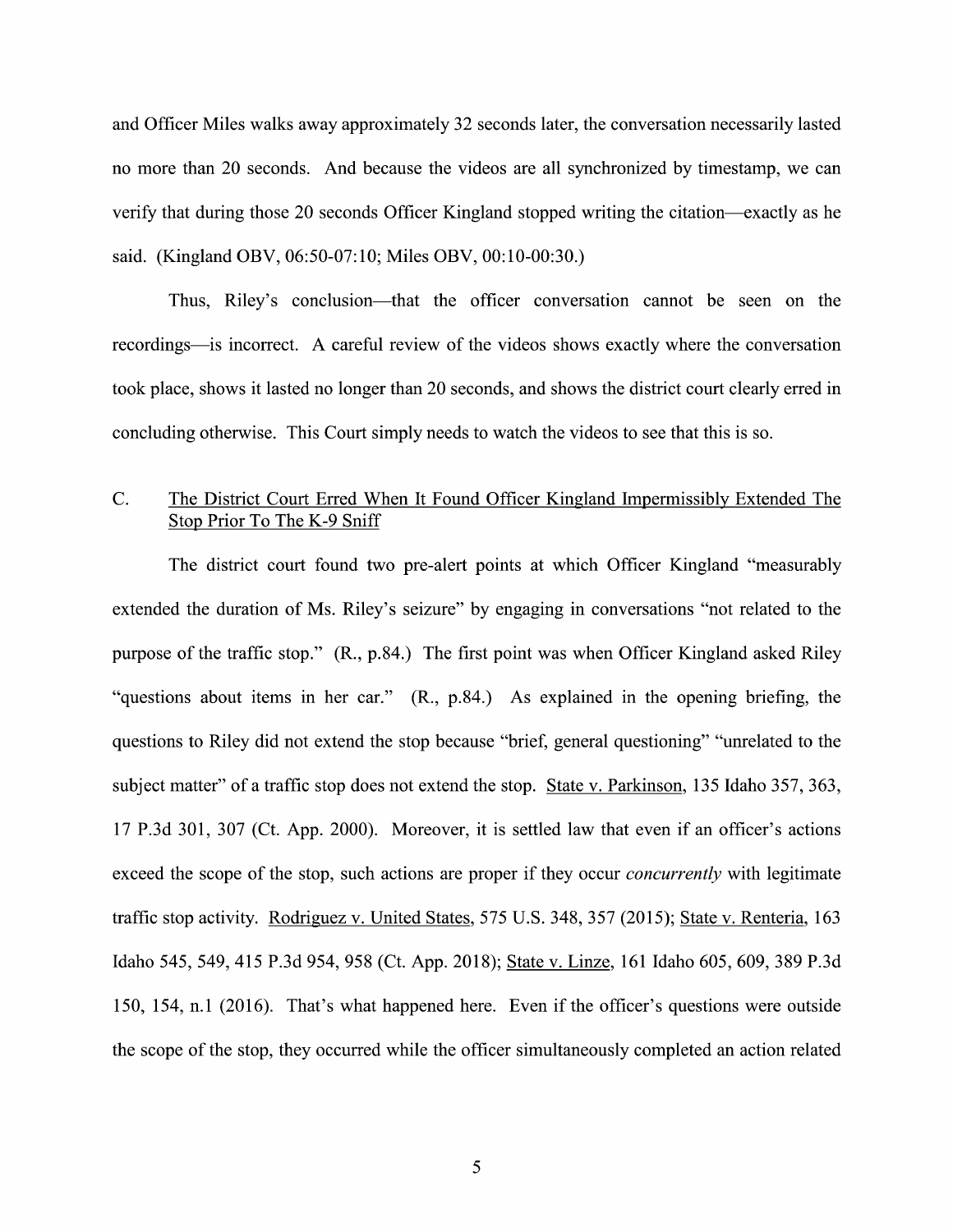to the stop—he asked the questions as he put his notepad away. (R., p.76; Kingland OBV,  $04:03 - 04:11.$ 

Riley's brief makes no serious effort to respond to the state's argument regarding the questions posed to Riley. (See Respondent's brief, pp.9-10.) Notably, Riley does not contest that 1) officers may take scope-exceeding actions so long as they are concurrent with traffic stop duties; and 2) it is within the scope of an officer's traffic stop duties to take several seconds to put a notebook away. (See id.) Unsurprisingly, Riley does not attempt to argue that the district court correctly found that the traffic stop here was unlawfully extended because the officer could have walked back to his car with his notebook instead of putting it away. (R., p.78 (finding "was no evidence that it was necessary for the officer to put his pad away before he walked back to the car").) Because the questions to Riley did not exceed the scope of the stop—and even if they did, they were concurrent with legitimate traffic stop duties—the stop was not unlawfully extended at that time.

The second point at which the court found an unlawful extension was when Officer Kingland talked to Officers Miles and Ellison "about his suspicions that [Riley] had used illegal drugs recently and about [the officers] getting consent to search her car."  $(R., p.84.)$  The state's prior briefing explained how, under Renteria, State v. McGraw, and State v. Still, this was an error. 163 Idaho 545, 415 P.3d 954; 163 Idaho 736, 740-41, 418 P.3d 1245, 1249-50 (Ct. App. 2018) (finding "no principled basis for holding that the Fourth Amendment precludes one officer from pursuing the purpose of a stop while providing cover to another officer on-scene or for holding that the Fourth Amendment requires an officer to 'continuously' write a citation without ever pausing for any reason"); 166 Idaho 351, 458 P.3d 220, 225 (Ct. App. 2019), petition for review denied (Mar. 9, 2020) (rejecting "that any pause during a traffic stop requires a conclusion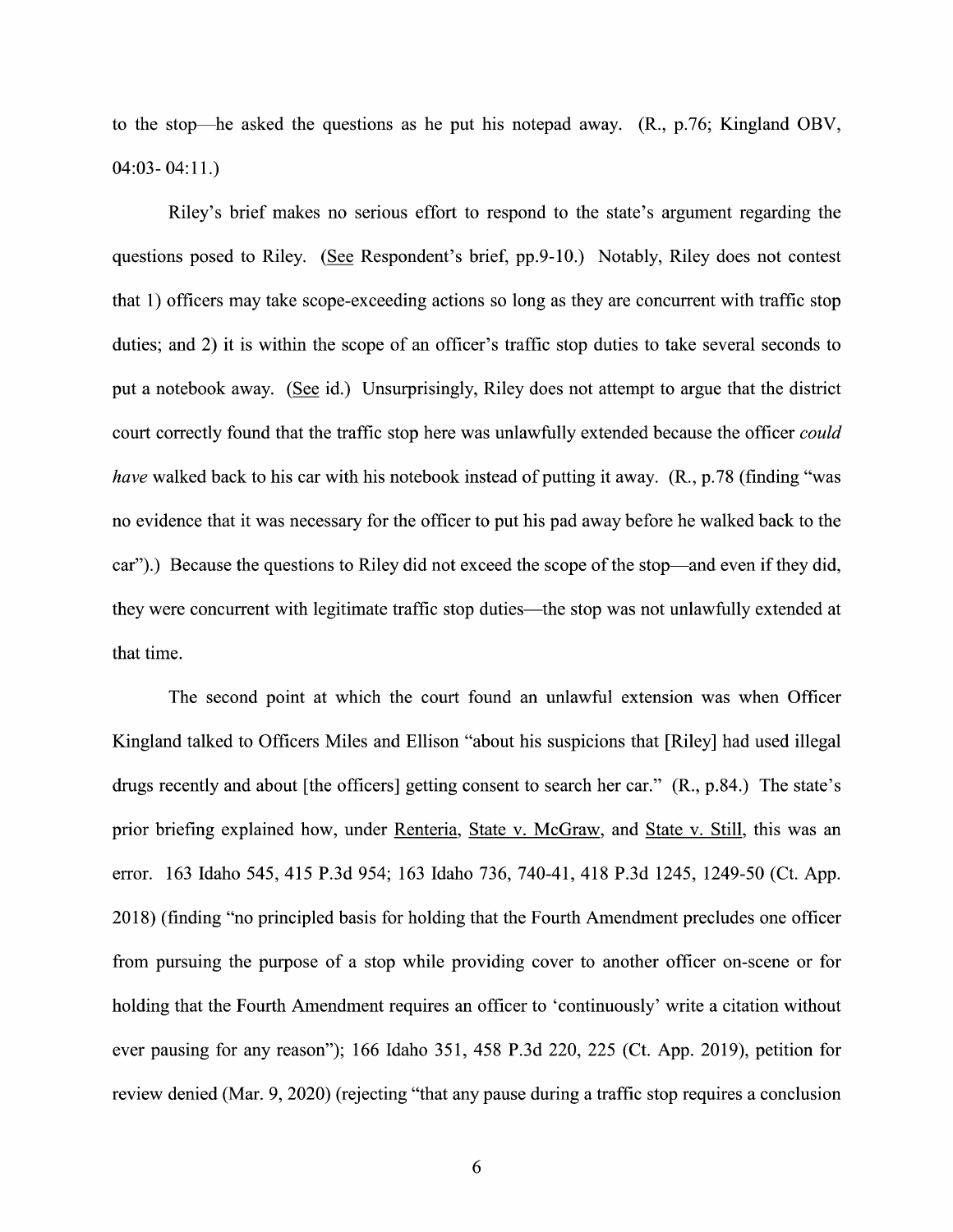under Rodriguez and [State v. Linze, 161 Idaho 605, 389 P.3d 150 (2016)] that the officers abandoned the purpose of the traffic stop," and holding "such a conclusion is inimical to the Fourth Amendment's reasonableness requirement and is contrary to United States Supreme Court precedent").

The Respondent's brief, which sticks almost entirely to Rodriguez, mostly ignores the rationales and results in those cases. (See Respondent's brief, pp.9-10.) Thus, Riley has nearly nothing to say about whether, under controlling Idaho precedent, the court erred. This speaks for itself.

Riley briefly mentions Still, citing only its conclusion that "an abandonment occurs when officers deviate from the purpose 0f the traffic mission in order to investigate, or engage in safety measures aimed at investigating crimes unrelated to roadway safety for which the officers lack reasonable suspicion." (Respondent's brief, p.10.) But she fails to show that rule applies under the unique facts here. Here, the officer conversation was not a "safety precaution. The laken in *order to facilitate*" an investigative "detour[]," such as a K-9 sniff, which would have added time to the stop. Rodriguez, 575 U.S. at 356 (emphasis added). It simply informed the arriving officers What they were about t0 walk into, Which is sensible "precaution[] t0 ensure officer safety," regardless of the nature of the stop. Id.

The state acknowledges that the Court of Appeals recently held that an officer conversation, also "for officer safety," aimed at preventing an officer from "walking into a blind situation," constituted an abandonment of a traffic stop. State v. Jacobsen, 166 Idaho 832,  $\qquad \qquad$ 464 P.3d 318, 321 (Ct. App. 2020). But the conversation in Jacobsen is distinguishable for two reasons. In that case, the officer conducting the traffic stop "had all the information necessary to complete his citation and was not waiting to hear back from dispatch when he ... engaged in a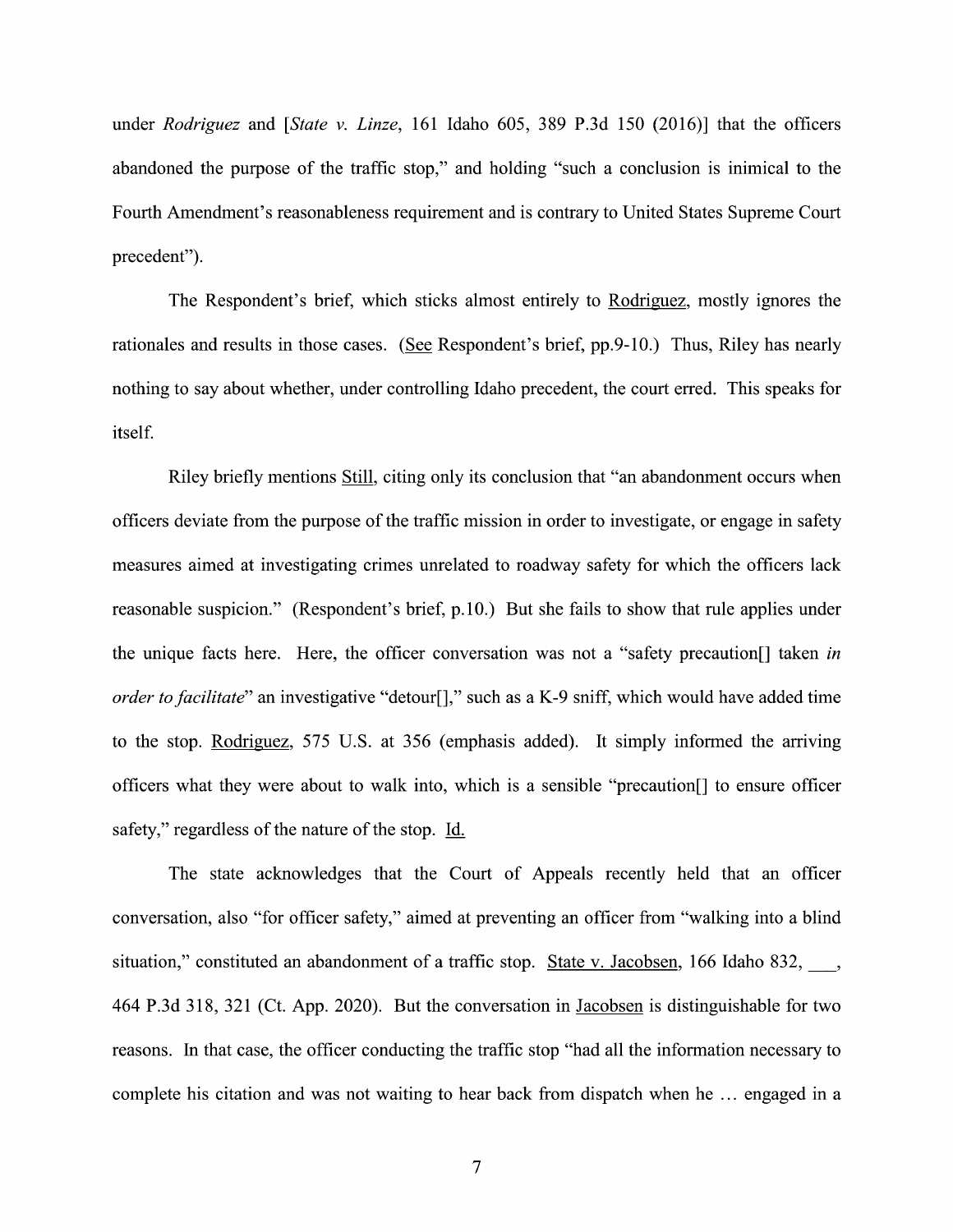seventeen-second conversation." Id. Here, Officer Kingland had not yet finished writing the citation at the time the officer conversation occurred. (See Kingland OBV,  $07:11-16:07$ .) Moreover, the Jacobsen Court found that conversation in that case "was aimed at taking safety precautions to facilitate the drug-dog sniff and it added time to Jacobsen's stop." 166 Idaho at

\_, <sup>464</sup> P.3d at <sup>321</sup> (emphasis added). Here, the officer conversation did not include the K—9 officer, and it had nothing to do with facilitating a K-9 sniff.  $(R_n, p.78-79)$  (explaining that the "brief conversation" took place before the K-9 officer even arrived).)

And to the extent Kingland asked the other officers "to try to get" Riley's "consent to search" her vehicle (Tr. p.25, L.22 - p.26, L.1), this was either not an extension of the stop, State V. Ramirez, 145 Idaho 886, 891, 187 P.3d 1261, 1266 (Ct. App. 2008), or, at worst, this was "precursor to an alternate investigation"—which the **Still Court held is proper.** 166 Idaho at  $\phantom{0}$ , 458 P.3d at 225. But it was not a "deviation ... aimed at taking safety precautions to facilitate [a] dog sniff," and is thus distinguishable from the other impermissible deviation in Jacobsen. 166 Idaho at  $\,$ , 464 P.3d at 321 (emphasis added) (finding a separate unlawful extension of the stop where the officer abandoned the traffic mission when he took time to separately move" the defendant "t0 the curb in order to facilitate the dog sniff").

The Idaho Supreme Court recently affirmed, in State v. Pylican, two important final points. The first is that "the holding in *Rodriguez* was limited to the facts of that case, the most salient being that the officer had *completed* the traffic stop by issuing Rodriguez a warning *and* then ordered Rodriguez out of his vehicle for a dog sniff to be performed without any reasonable suspicion of criminal activity related to drugs." State v. Pylican, No. 47308, 2020 WL 4280191, at \*8 (Idaho July 27, 2020) (emphasis in original, petition for rehearing pending). The Pylican Court noted that, "Rodriguez was not a wide-spread repudiation of [Pennsylvania v. Mimms, 434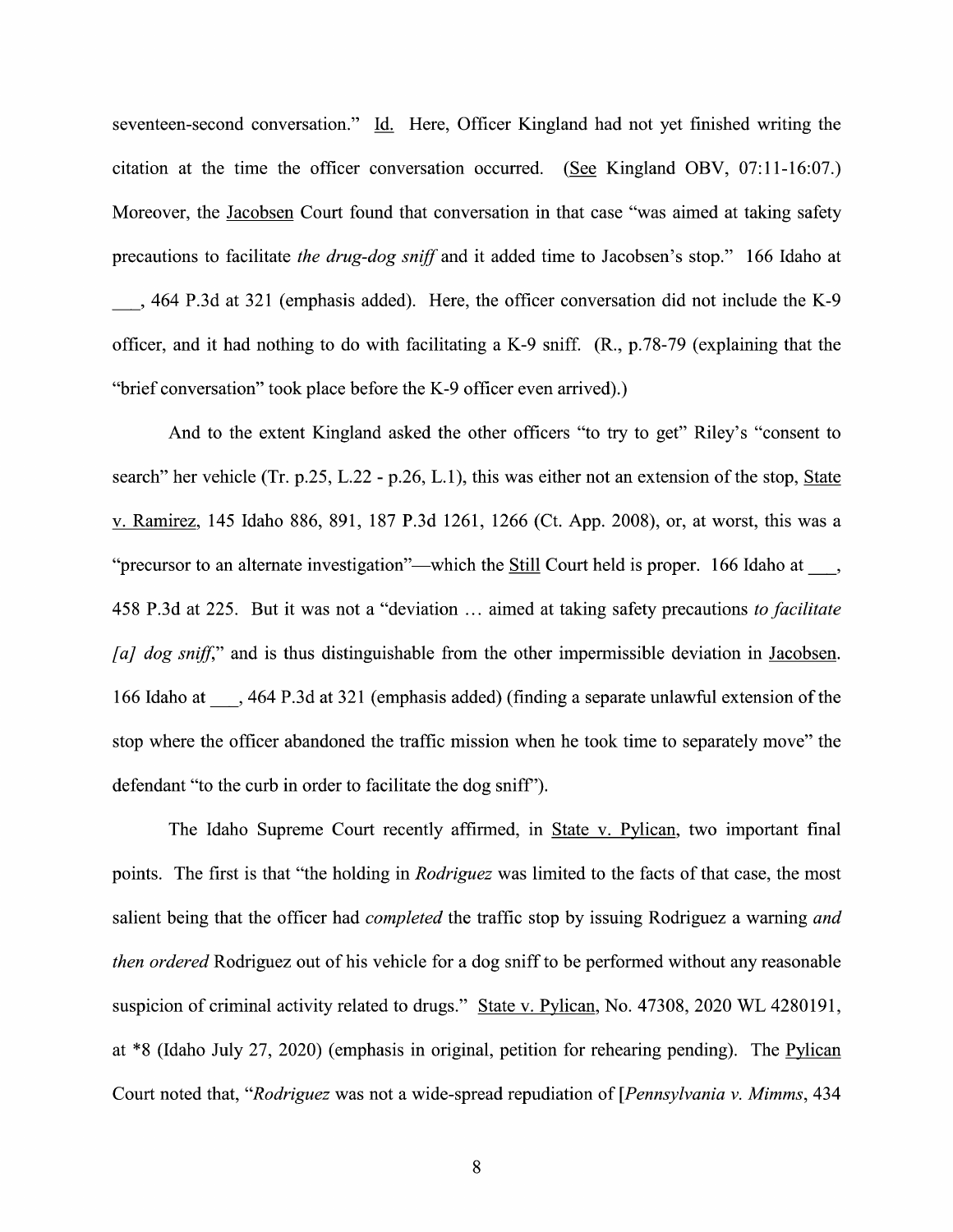U.S. 106 (1977)]"; instead, "it was about the timing of the officer's actions." Id. Second, the Idaho Supreme Court's "concern in *Linze*—as was the concern of the U.S. Supreme Court in Rodriguez—centered around the *additional time* an extension of the stop by the officer would take, even if it was 'de minimis.'" Id. at \*9 (emphasis in original). It is therefore the "extra time" required to complete the dog sniff that offended the Fourth Amendment in Rodriguez"—"neither Rodriguez nor Linze apply to dog sniffs that do not extend the duration of the stop." Id. This is why Pylican was readily distinguishable from Rodriguez and Linze: because a "clearly lawful" exit order, though an "extension to the duration of the stop," nevertheless "was not a result of the dog sniff itself," but caused by the defendant "who extended the duration of the stop." Id.

This case is just as distinguishable from Rodriguez and Linze. Officer Kingland had not completed the traffic stop at the time the K—9 alerted. And if we focus on the timing of Officer Kingland's actions, we see that none of them impermissibly delayed the stop in order to facilitate a K-9 sniff. When viewed under the Fourth Amendment's "ultimate touchstone" of reasonableness, Pylican, 2020 WL 4280191 at \*11, Officer Kingland's reasonable actions did not add time to the K-9 sniff, any more than the deputy's exit order did in Pylican.

The district court therefore erred in granting the motion to suppress. Riley fails to show otherwise.

9